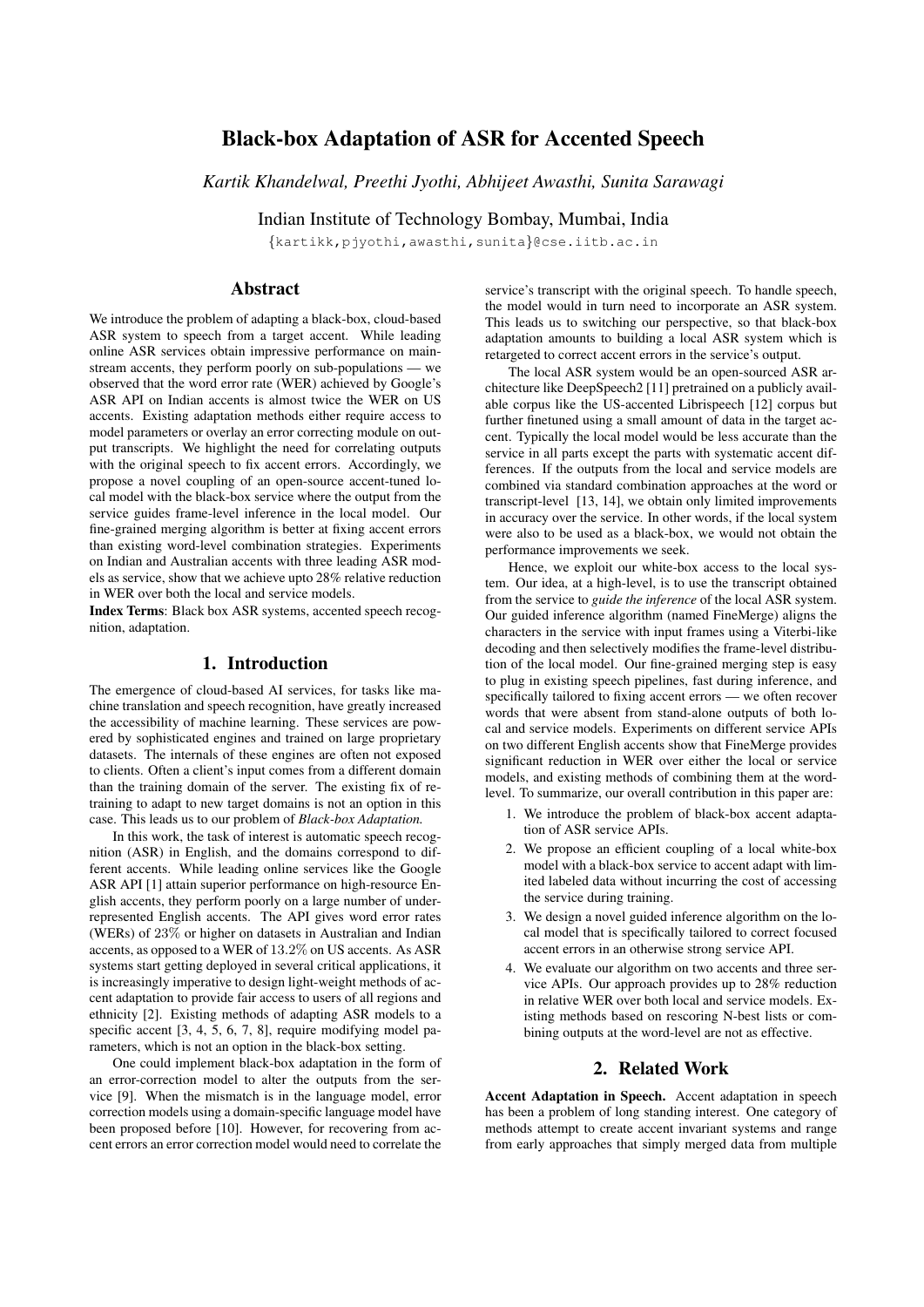accents for training a single model [15] to more recent work that uses adversarial learning objectives to extract accent-invariant feature representations from speech [16, 17]. A second category of methods are accent dependent methods that adapt to the speaker's accent. Early approaches were HMM-based acoustic model adaptation and pronunciation model augmentation with accent-specific pronunciations [18, 19]. Within neural models, accent adaptation was achieved via accent-specific output layers [3, 4] and hierarchical models in a multitask learning setting [8]. A more recent work jointly learns an accent classifier and accent-dependent models [5, 6, 7]. Our method is also accent dependent but we need to adapt a black-box service model. We build local accent-adapted ASR systems, which are in turn guided during inference by service predictions.

Black box ASR Systems. Speech transcription services have seen widespread use in recent years. However, the underlying ASR systems in these services are black box systems. Adapting such models to a client's needs would be of great utility but prior work in this area is sparse. [20] shows how to optimize black box ASR systems and [21] shows how to improve confidence estimates produced by such black-box systems. Another closely related work [10] is to use a domain-specific language model and a semantic parser to rescore the hypotheses from a blackbox ASR system. Unlike their method, we achieve a more finegrained integration of our client model with the service.

System Combination Approaches. Ours can be viewed as a type of system combination approach which has seen wide use in ASR. ROVER (Recognizer Output Voting Error Reduction) [13] is one of the most popular techniques that first combines predictions from different systems using an alignment step followed by a weighted voting step. Prior work on dialectal speech recognition [14] observed that using the best output from a dialect-specific model is more accurate than techniques like ROVER. Unlike ROVER that considers each individual system as a black-box, our method that leverages white-box access to a local accent-adapted ASR system is more targeted to correct accent errors and ultimately more accurate.

## 3. Our Approach

Given an audio signal  $x$ , we invoke the service model  $S$  on  $x$ and get the transcript s comprising of tokens  $s_1, \ldots, s_k$ , along with token-level confidences  $p_1, \ldots, p_k$ . In addition the client can invoke a local white-box model  $C$  that has been trained/finetuned on limited accented labeled data. On input  $x$ , let  $c =$  $c_1, \ldots, c_r$  denote the transcript from the local model C with token-level confidences  $\mathbf{q} = q_1, \dots, q_r$ . In general the number of tokens in the two outputs  $(k, r)$  could be different.

One option to merge the transcripts of the two models is using a word-level aligner like Rover [13]. However, for accent errors we expect the service to be wrong only on a sub-part of a word, say a 't' being wrongly identified as a 'd'. The local transcript c might correct some accent errors while missing out on other parts of the word. In general, the local model is expected to be weaker than the service on all but the accent errors, for the client to want to pay for the service. As an example, consider a gold transcript toasted that gets recognized as posted and to state by the service and local models, respectively. The service model fails to recognize the  $t$  in toasted and outputs posted. The local model recognizes the t but yields to state. To reconstruct the correct word in such cases we need a finer-grained splicing at the sub-word level.

Given the prevalence of character-level models in modern ASR systems we then sought to splice the two transcripts at

|   | $1 S_t$        |      |                                                        | $\Omega$ |                               |  | e |   |  |
|---|----------------|------|--------------------------------------------------------|----------|-------------------------------|--|---|---|--|
|   | $P_t(S_t)$     |      | $6e-5 1e-11 1$                                         |          | 0.01 0.93 0.99 0.44 0.29 0.98 |  |   |   |  |
|   | $ 2 d_t$       |      |                                                        | $\Omega$ |                               |  | a |   |  |
|   | $ P_t(d_t) $   | 0.99 | $0.99$   1.0   0.98   0.93   0.99   0.55   0.64   0.98 |          |                               |  |   |   |  |
| 3 | $ r_t$         |      |                                                        | $\Omega$ |                               |  | e | d |  |
|   | $ P_t^s(r_t) $ | 0.62 | $0.99$   1.0   0.61   0.93   0.99   0.66   0.57   0.98 |          |                               |  |   |   |  |
|   | $P_t(r_t)$     | 0.99 | $0.99$   1.0   0.98   0.93   0.99   0.44   0.29   0.98 |          |                               |  |   |   |  |
|   | Frame $t$      |      |                                                        | 3        |                               |  |   |   |  |

Table 1: *Example: Client model revising frame-level charac-* $\mathbf{r}$  *ter distribution*  $\mathbf{P} \to \mathbf{P}^s$  *using service transcript*  $\mathbf{s} = 'posed'$ in FineMerge.  $d_t = argmax_c P_t(c)$  and  $r_t = argmax_c P_t^s(c)$ . *First row shows aligned service characters and their probability from* P*, second row shows the modes of the* P *distribution, third row shows the argmax*  $r_t$  *of the revised distribution and its probability from the revised and original distribution.*

the character-level. Designing a good character-level merging strategy is challenging because of large divergences between the two outputs, both because of the differential strengths of their acoustic models and the introduction of unheard characters when biasing with their respective language models. Strategies like combining the characters from the two outputs using Roverlike algorithms fail to distinguish between the two types of errors in the absence of accurate character-level confidence from the service. For example, aligning the characters in posted with to state yielded too sttd

We finally designed an algorithm that exploits white-box access to the local model  $C$  to guide its decoding using the service transcript s, instead of merging a fixed  $\bf{c}$  from  $\mathcal{C}$ .

We assume the local model  $\mathcal C$  is trained using the standard CTC loss invoked on frame-level character distributions [22] that maximizes likelihood of the target y by marginalizing over all alignments compatible with y. During inference, the trained model generates the distribution over alignments for an input x and predicts character distributions  $P_1, \ldots, P_T \triangleq \mathbf{P}$  at each of the  $T$  frames of the input. From these probability distributions, an output sequence c is recovered using beam-decoding in conjunction with a language model (LM).

We guide this inference using the service transcript in two steps: First align the service characters with each frame of the local model using its frame-level probability distributions P. Next revise P to selectively support s. We elaborate these steps next. A pseudo code appears in Algorithm 1.

Aligning service characters Our first step is to expand out the characters in s over the  $T$  frames by repeating characters or inserting blanks so as to maximize the probability of the aligned characters as per  $P_1, \ldots, P_T$ . Let S denote the highest probability expanded character sequence. An example is shown in Table 1 where  $s =$  posted is aligned over  $T = 9$  frames and the resulting  $S$  is shown in the first row. The full  $P$  cannot be shown but we show the probability of the aligned character below it and the maximizing character probability in the second row. Such a forced alignment of  $s$  with  $P$  can be solved optimally using a simple Viterbi-like dynamic programming algorithm. The algorithm processes s time-synchronously over the  $T$  frames such that either a symbol from  $s$  or a blank is produced as output at each frame. This is referred to as "Viterbialign" in Algorithm 1. Successfully aligning the service characters requires an additional consideration. The server's output s contains characters that can be attributed to both accent errors and cascaded language model errors. We therefore smooth P distribution by adding a small constant  $10^{-20}$  to all probability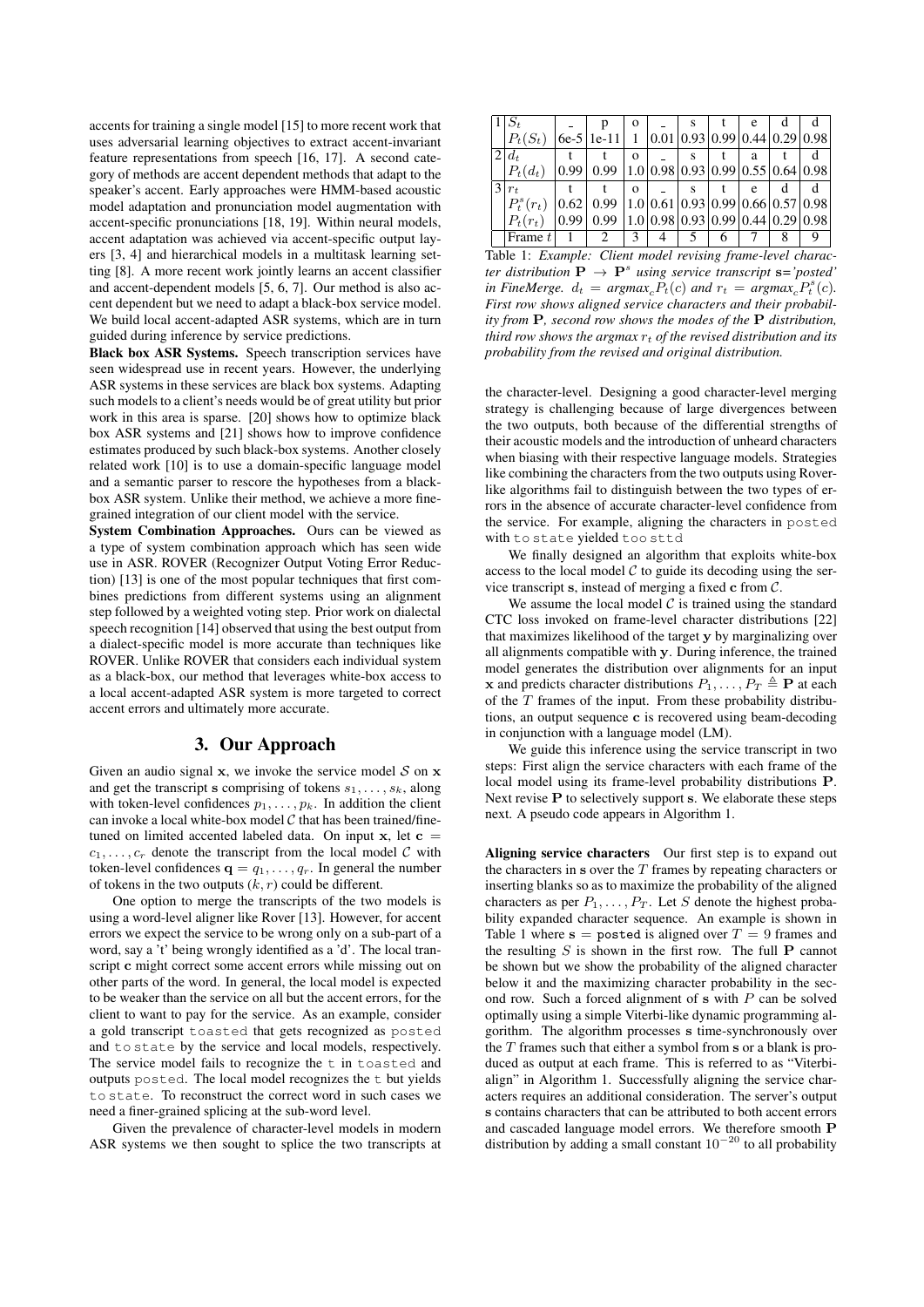| <b>Algo 1:</b> The FineMerge Inference Algorithm                                                       |
|--------------------------------------------------------------------------------------------------------|
| <b>Input:</b> $x$ : Input audio with $T$ frames                                                        |
| $C:$ Local model fine-tuned on target accent                                                           |
| $\psi$ : service probability threshold                                                                 |
| $\omega$ : service weight for mixing                                                                   |
| $\gamma$ : probability of blank                                                                        |
| <b>Output:</b> Final transcript                                                                        |
| $\mathbf{a} \cdot \mathbf{s}$ , $\mathbf{p} \leftarrow$ Transcript, token-confidence from Service on x |
| 2 $P_1, \ldots, P_T \leftarrow$ Frame-level probability from $\mathcal{C}(\mathbf{x})$                 |
| 3 $S_1, \ldots, S_T \leftarrow$ Viterbi-align(s, Smooth(P))                                            |
| 4 for $t \leftarrow 1$ to $T$ do                                                                       |
| if $\psi < P_t[S_t] < \max_c P_t[c]$ then<br>5                                                         |
| $\omega_t \leftarrow \gamma$ if $S_t$ is blank else $\omega \mathbf{p}$<br>6                           |
| [word index of $S_t$ ]                                                                                 |
| $P_t^s \leftarrow (1 - \omega_t)P_t + \omega_t$ oneHot $(S_t)$<br>7                                    |
| else<br>8                                                                                              |
| $\mid P_t^s \leftarrow P_t$<br>$\boldsymbol{Q}$                                                        |
| 10 $\mathbf{P}^s \leftarrow P_1^s, \ldots, P_T^s$                                                      |
| 11 <b>return</b> Beam-decode using $\mathbf{P}^s$ and local LM of C                                    |

entries so even unheard characters get non-zero probability.

**Revising P with s, p** Now each frame  $t$  is aligned with a character  $S_t$  in service. We need to revise **P** so as to 'support' the aligned characters of service while ignoring those characters which may have been erroneously introduced during LM-based decoding. For this, we boost the probability of the aligned service characters in  $P_t$  on those frames t where the probability  $P_t(S_t)$  is less than the maximum probability in  $P_t$  but greater than a threshold  $\psi$ . The lower limit  $\psi$  is to suppress those characters in s which are not 'heard' at all by the client's acoustic model, and are likely to have been introduced by the LM. The amount of boosting is product of a hyper-parameter  $\omega$  and the confidence of the parent word of  $S_t$ . If  $S_t$  is blank, we use a fixed probability  $\gamma$ . We use  $\mathbf{P}^{s}$  to denote the **P** distribution after this revision with s. In Table 1, we show the mode of the revised distribution  $\mathbf{P}^s$  in row 3. Note, how 'p' in frame 2 was ignored in favor of the gold character 't' since  $P_2(p)$  has a very small probability (1e-11). In frame 7, the 'e' from the service was used to boost the probability of 'e' in the  $P_8$  distribution from 0.44 to 0.66. Likewise in frame 8. Greedy decoding on the revised distribution yields to sted which is closer to the gold token toasted than either the service token posted or the local token to state. Beam-decoding on the revised  $\mathbf{P}^s$ recovers the gold token.

The above merging algorithm is simple and requires tuning only three hyper-parameters. Since client's labeled data is limited, we found that more elaborate attention-based merging models using several parameters did not perform well.

#### 4. Experiments

We evaluate FineMerge on two accents and three service combinations and contrast against four other methods. We present anecdotes and analyze the accent adaptations we achieve.<sup>1</sup>

Datasets We used the Mozilla Common Voice v4 (MCV-v4) dataset. The dataset is crowd-sourced and contains 1,118 hours of validated speech data of varying accents. We extracted

| Method     | <b>WER</b> |       | <b>CER</b> |       |  |
|------------|------------|-------|------------|-------|--|
|            | Ind        | Aus   | Ind        | Aus   |  |
| Local      | 27.99      | 24.41 | 16.98      | 14.55 |  |
| Service    | 22.32      | 23.52 | 11.96      | 13.27 |  |
| Rover      | 21.12      | 18.04 | 11.95      | 9.81  |  |
| LM rescore | 22.10      | 23.42 | 12.10      | 13.56 |  |
| FineMerge  | 18.45      | 16.90 | 10.65      | 9.33  |  |

Table 2: *Overall comparison on WER and CER for Indian and Australian accented data.*

around 28K Indian and 27K Australian accented utterances, amounting to 37 and 35 hours of speech, respectively. For each accent, we split into train, validation and test sets roughly in the ratio 85-5-10 ensuring no overlap among speakers and transcripts. The MCV-v4 audio clips were normalized in a preprocessing step.

Service and Local Models We used Google Cloud Speech to Text API [1] as our default service model, and include two other service models later. For the local, we used the DeepSpeech2 (DS2) [11] model pretrained on the LibriSpeech corpus [12] and then fine-tuned individually for each accent. We used a trigram LM trained on sentences from the MCV-v4 corpus after removing sentences overlapping with test sets. DS2 parameters  $\alpha$  (for LM weight) and  $\beta$  (to encourage more words) were also fine-tuned on the validation set for each accent. The hyper parameters of our method  $\omega$ ,  $\psi$ ,  $\gamma$  were also tuned on the validation set for each accent.

Methods compared We measure word error rates (WER) on five different models: the service model, the local model, Rover [13] on the confidence weighted transcripts of service and local model, LM rescoring top-N whole transcripts from service, and our FineMerge method.

Overall Results In Table 2 we show the WERs on the Indian and Australian accents for these five methods. Observe that overall the error rate of Service is lower than that of accentadapted Local. Rover's word-level merging provides significantly improved results than either of the two indicating that the two models exhibit complementary strengths. LM rescoring does not improve results much, establishing that the local LM may not have much impact on the improved results. Our algorithm FineMerge provides the greatest gains in WER over all methods. For the Australian accent, we obtain a 28% relative reduction in WER over either of the service and client models. Table 3 presents some anecdotes which show how the fine-grained merging enables us to recover the highlighted word, even when neither the service nor client models contain that word.

Comparing methods of character alignment A centerpiece of our method is Viterbi aligning s with the frame-level character probability distribution. We show that this achieves a character-level alignment that is more accurate than existing methods by focusing only on character error rate (CER) before beam-decoding. The last two columns in Table 2 presents CER of Local (before LM decoding), Service (as is), Rover applied at the character-level on these two, LM rescoring, and Fine-Merge's after selecting the modes of the revised distribution  $\mathbf{P}^s$ i.e., before LM decoding. We observe that FineMerge's CER is much lower particularly for Indian accent. This explains that

<sup>1</sup>Our code is available at https://github.com/Kartik14/ FineMerge.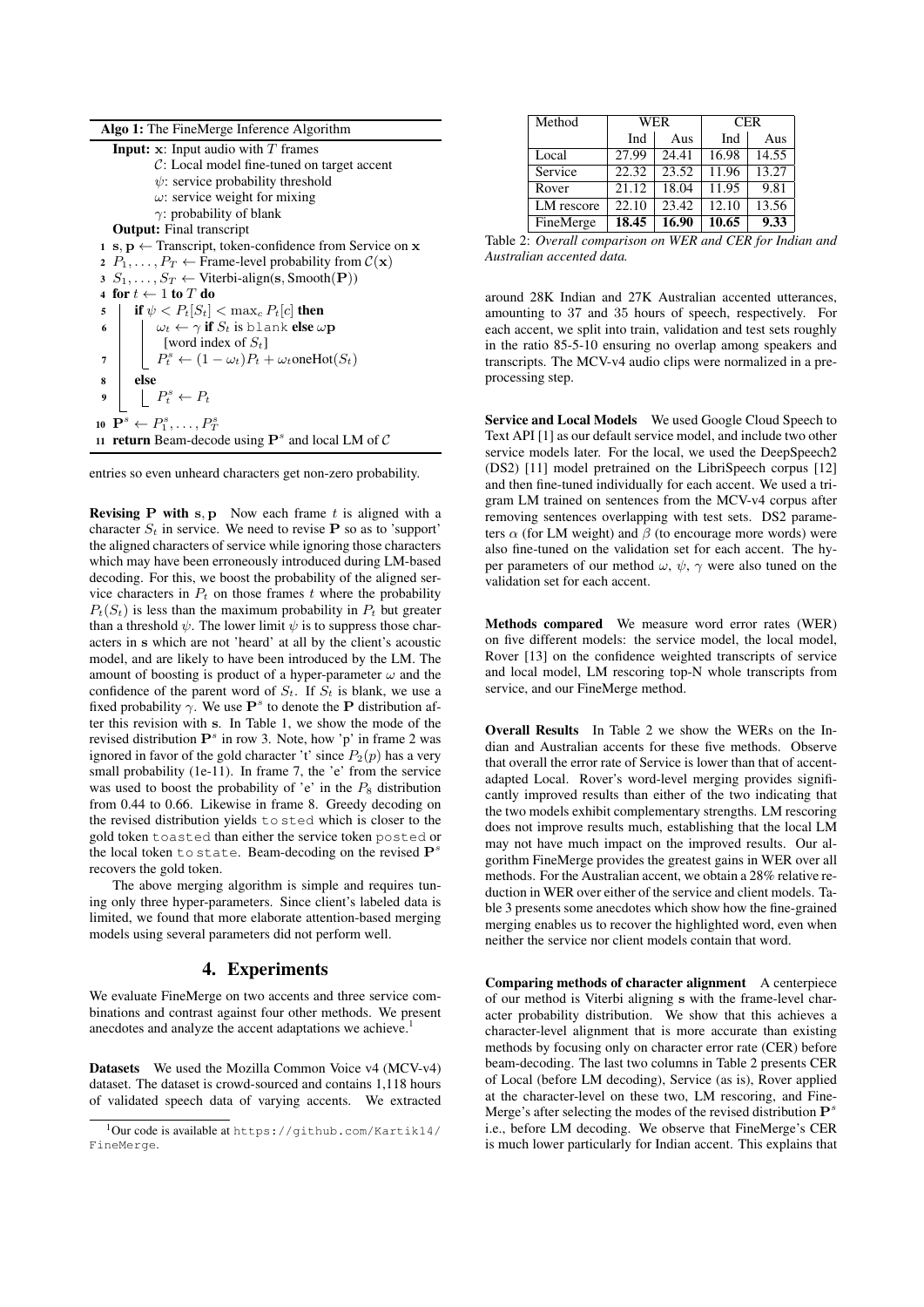|           | <b>INDIAN</b>                       | <b>AUSTRALIAN</b>              |
|-----------|-------------------------------------|--------------------------------|
| Gold      | everyone toasted the                | nora finds herself ugly        |
| Service   | everyone posted the                 | nora van to self ugly          |
| Local     | everyone to state the               | nor iphones herself ugly       |
| Rover     | everyone to posted the              | nor to self ugly               |
| FineMerge | everyone <b>toasted</b> the         | nora <b>finds</b> herself ugly |
| Gold      | for a brief time                    | hannelore is an                |
| Service   | soda beef time                      | i don't know what is an        |
| Local     | for a breese time                   | hailar is an                   |
| Rover     | for a beef time                     | i don't know what is an        |
|           | FineMerge for a <b>brief</b> time   | hannelore is an                |
| Gold      | the condition also occurs           | rope a bull while on a         |
| Service   | definition of circus                | work a bowl while on a         |
| Local     | the condition also acres            | rope the ball while on a       |
| Rover     | the definition also circus          | work a bowl while on a         |
|           | FineMerge the condition also occurs | rope a <b>bull</b> while on a  |

Table 3: *Anecdotes comparing transcripts of Indian and Australian accents speech from five different methods.*

the main reasons for our gains is due to our novel frame-level fine-grained merging algorithm.

Varying Quality of Service Model In addition to the default Google Speech API service (G-US), we evaluate on two other models as service — a second Google speech-to-text model (G-Video) [23] meant for transcribing audio of video files, which works significantly better for MCV-v4 utterances because of their low-fidelity, and Jasper [24], a recent end-to-end convolutional neural ASR model trained on the LibriSpeech dataset.We note here that we opted for G-US rather than Google's ASR API for Indian English because of the latter's poor performance (compared to G-US) on MCV-v4 utterances that are low bandwidth. Table 4 shows the results. WER of local stays the same since service has no role during its training. We see a wide difference in accuracies across the service models. G-Video is the most accurate, but even in this case FineMerge is able to obtain a relative WER reduction by at least 3%. The Jasper model is worse than local Indian fine-tuned, yet FineMerge achieves more than 15% relative WER reduction over both Service and Local. This shows that the hyperparameters of our serviceguided local inference adapts even to a weaker service model.

| Method     | Indian |                                                 |       | Australian      |       |       |
|------------|--------|-------------------------------------------------|-------|-----------------|-------|-------|
|            |        | G-US $ G-Video $ Jasper $ G-US $ G-Video Jasper |       |                 |       |       |
| Local      |        | 27.99                                           |       |                 | 24.41 |       |
| Service    | 22.32  | 13.77                                           |       | $31.82$   23.52 | 11.08 | 19.56 |
| Rover      | 21.12  | 20.51                                           | 26.95 | 18.04           | 13.84 | 17.57 |
| LM rescore | 22.10  | 13.37                                           | 31.38 | 23.42           | 10.99 | 19.35 |
| FineMerge  | 18.45  | 13.36                                           | 23.72 | 16.90           | 10.68 | 16.07 |

Table 4: *Effect of changing service model*

Importance of Accent Adaptation One question is if our gains are merely due to ensembling of any two independent models adapted to test data domain, or did we specifically adapt accent. To answer this, we run FineMerge with a local model fine-tuned on a similarly-sized MCV corpus from a different accent. Table 5 compares our WER to the WER on client models fine-tuned on US accented samples. Observe that FineMerge outperforms service even when the local model is fine-tuned

| <b>Test</b> | Service | FineMerge with                |       |  |  |
|-------------|---------|-------------------------------|-------|--|--|
| accent      |         | (Indian/Aus)-Local   US-local |       |  |  |
| Indian      | 22.32   | 18.45                         | 21.01 |  |  |
| Aus         | 23.52   | 16.90                         | 20.66 |  |  |

Table 5: *WER comparison with different local models.*



Figure 1: *Highest reductions in error per word on Indianaccented test samples.*

on a different accent. This captures the base benefit of ensembling. However, after fine-tuning on data of its own accent the gains are higher. For Aus accent, service WER of 23.52 drops to 20.66 with FineMerge on Indian-Local but drops further to 16.90 on Aus-Local.

Figure 1 shows the largest reductions in errors per word on Indian test samples obtained by FineMerge over service. Error rates are cut in half for most words revealing FineMerge's ability to do accent adaptation. Word "however" is an interesting example to highlight. The diphthong /AW/ in "however" has a range of phonetic realizations across Indian speakers that has been investigated in prior work [25]. This variability is difficult for the service to accurately model, while FineMerge cuts the errors on "however" down to 5% from 50%. Another interesting example is "were". The phonemes /v/ and /w/ are indistinguishable in most Indian languages, making minimal pairs like *veil* and *wail* homophones when articulated by Indian speakers.

/DH/-initial words like "then", "these", "their" and "there" are other likely targets of accent errors due to the lack of dental fricatives like /DH/ in most Indian languages. FineMerge is able to substantially reduce these errors.

## 5. Conclusion and Future Work

In this paper we motivated and introduced the problem of blackbox adaptation of an ASR service. We presented a novel coupling of an open-source accent adapted model with the blackbox service model to fix accent errors in an otherwise strong service model. We presented FineMerge an algorithm that achieves a fine-grained mixing of the service output and local frame-level distributions. We show that such fine-grained mixing is specifically effective in fixing accent errors that word-level mixing cannot fix. Our strategy achieves upto 28% reduction in worderror rate over service APIs of varying grades of quality. Future work could consider combining outputs from multiple services and fixing both dialect and accent differences.

Acknowledgement This research was partly sponsored by IBM AI Horizon Networks - IIT Bombay initiative.